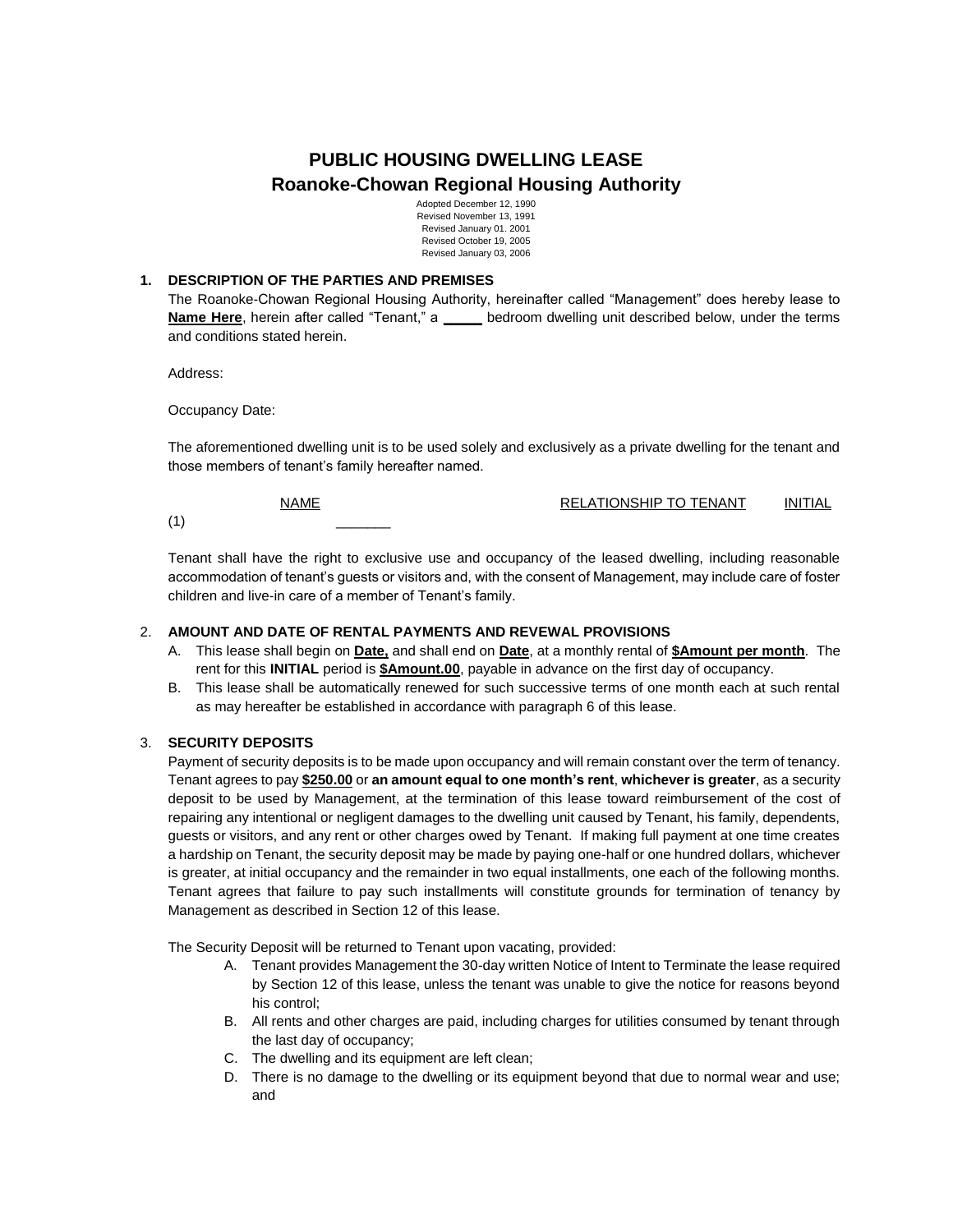E. The keys to the dwelling are returned to the Management's Office.

The Security Deposit will not be refunded until:

- A. The Tenant has vacated;
- B. Management has inspected the dwelling;
- C. Management has determined the final charge for utility services owed by Tenant, if any.

The Security Deposit may not be used to pay rent or other charges while tenant is in occupancy. Management may hold a security deposit payment hereunder in an interest bearing account at any federally insured financial institution and any interest accruing on such deposit shall be retained by Management.

## 4. **RENT**

Rent shall be determined from Management's schedule of rents in accordance with family income and composition. Rent shall be due and payable on the first business day of each month. Rent is to be paid at **PO Box 516** in **Gaston, NC 27832**. A record of late payment or rent will be kept by Management. If in any twelve (12) month period, beginning on the date of first occupancy by Tenant, Tenant is late in payment of rent three times, he shall be sent a notice of termination in accordance with Section II and Section 12 of this lease. At the end of each twelve (12) month periods, all records of late payment of rent for that period of time shall be removed from Management records.

If the Tenant does not pay the full amount of rent shown in Section 2 by the tenth (10<sup>th</sup>) day of the month, a FIFTEEN DOLLAR **(\$15.00)** late fee will be assessed on the next month's rental billing.

# 5. **UTILITIES**

Management agrees to furnish electricity, water and sewer service in accordance with the current Schedule of Utility Allowances as set forth in this lease as Attachment I. Management agrees to furnish trash collection, sewer service, hot and cold running water, electricity for lighting and general household appliances and a reasonable amount of heat at appropriate times of the year. Nothing herein shall prevent Management from installing or causing to be installed energy conservation devices on the dwelling's water heater, which devices may cause brief and reasonable interruptions of service thereto.

Management will not be responsible for failure to furnish utilities beyond its control.

Charges for additional electric power, water and sewer service consumption beyond the allowances set forth in Attachment I will be based on the record of the check meter on the dwelling unit. Such charges ("excess utilities" charges) are due and payable the first of the second month following the month in which the charge occurs.

## 6. **RE-DETERMINATION OF RENT, DWELLING SIZE AND ELIGIBILITY**

Once a year, as requested by Management, the Tenant agrees to report immediately and furnish accurate information and certifications to Management as to family income, employment and composition, for use by Management in determining whether the dwelling size is still appropriate for Tenant's needs and whether Tenant is still eligible for low-income housing. This determination will be made in accordance with Management's Admission and Continued Occupancy Policy.

Tenant agrees to transfer to an appropriate size dwelling based on family composition if Management determines that the dwelling leased hereunder is no longer appropriate to tenant's needs. Management will give Tenant not less than ten (10) days' notice that such a dwelling is available at the end of which Tenant will have moved. Tenant also agrees to sign a new lease in the event such a transfer is required.

## 7. **INTERIM RE-DETERMINATIONS**

A. During the period between Annual Re-examinations, Tenant will be on a modified fixed interim reporting basis. This means that Tenant need only report those changes in income or family composition that will result in a lower rent except as follows: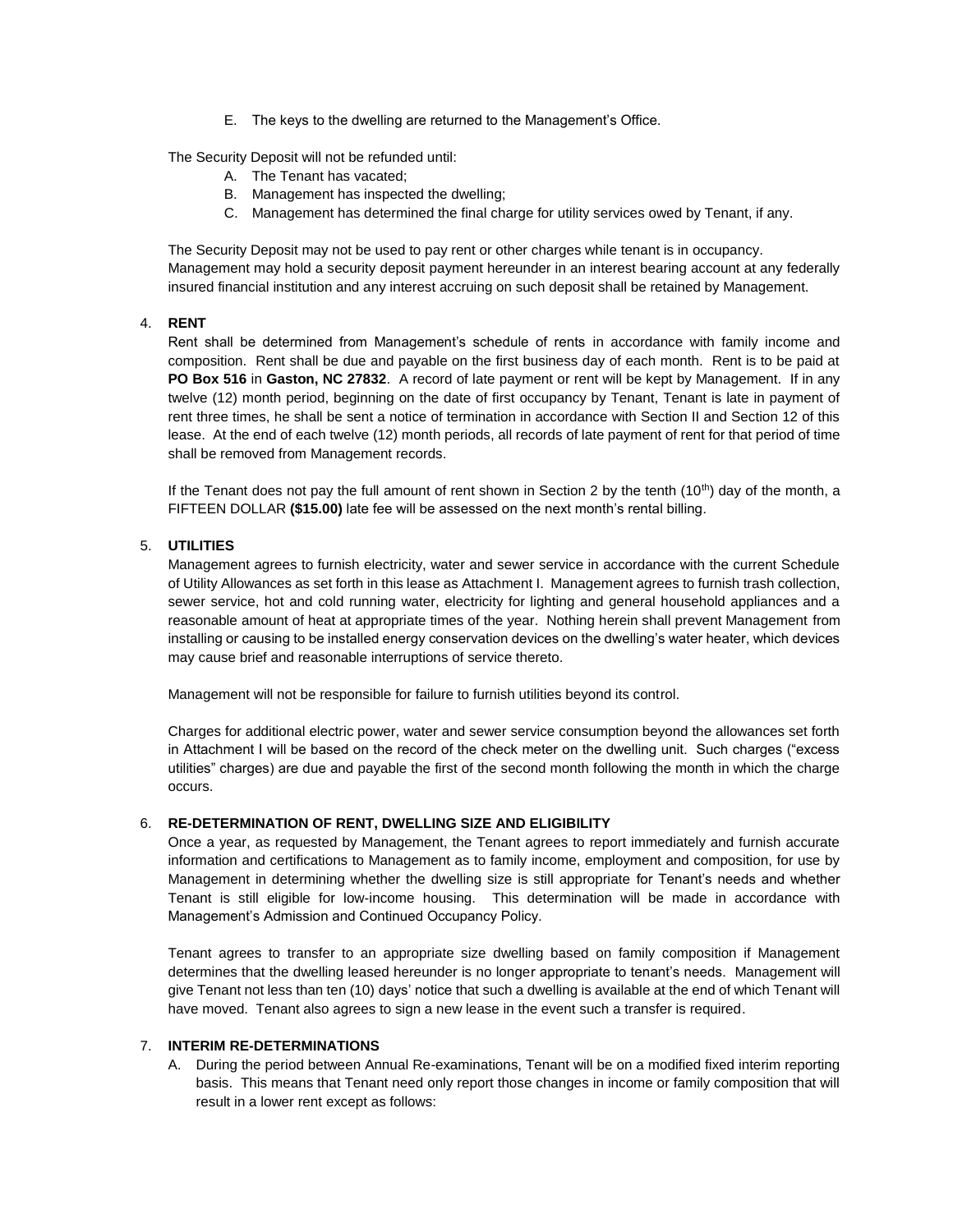- (1) Once Tenant's rent is adjusted downward, Tenant must report any and all changes in total family income and family composition within ten (10) days after the changes are incurred and Tenant's rent will be adjusted accordingly.
- (2) The addition of a new family member(s) and their income must be reported to the Authority within ten (10) days after such change and tenant's rent will be adjusted accordingly, taking into consideration the total income of the family. In such case, the rent shall be made as follows:
- B. Interim changes in rent shall be made as follows:
	- (1) Increase in Rent Increases in rent are to be made effective the first of the second month following that in which the change occurred.
	- (2) Decrease in Rent Decreases in rent are to be made effective on the first of the month following that in which the change is reported. No decreases shall be made until adequate documentation to justify the decrease has been received.
- C. Interim changes in rent may be made by the Authority if necessitated by changes in the attached Schedule of Utility Allowances.
- D. If it is found that Tenant has erroneously misrepresented and/or failed to report facts upon which his rent is based, so that charged, then the increase in rent shall be made retroactive to misrepresenting such facts, and will subject Tenant to penalty for fraud.
- E. In the event of any rent adjustment pursuant to the above, Management will mail or deliver a "Notice of Rent Adjustment" to Tenant, which Tenant shall accept as an amendment to this lease.
- F. Tenant agrees to transfer to an appropriate size dwelling based on family composition if Management determines that the dwelling leased hereunder is no longer appropriate to tenant's needs. Management will give Tenant not less than ten (10) days' notice that such a dwelling is available at the end of which Tenant will have moved. Tenant agrees to sign a new lease in the event such a transfer is required.

# 8. **OCCUPANCY OF THE DWELLING UNIT**

- A. Not to assign the lease or to sublease the premises;
- B. Not to provide accommodations for boarders or lodgers;
- C. To use the premises solely as a private dwelling for the tenant and the tenant's household as identified in the lease, and not to use or permit its use for any other purpose;
- D. To abide by necessary and reasonable regulations promulgated by Management "Admission and Occupancy Policy" for the benefit and well-being of the housing project and the tenants which shall be posted in the project office and incorporated by reference in the lease;
- E. To comply with all obligations imposed upon tenants by applicable provisions of building and housing codes materially affecting health and safety;
- F. To keep the premises and such other areas as may be assigned to him for his exclusive use in a clean and safe condition;
- G. To dispose of all garbage, rubbish and all other waste from the premises in a sanitary and safe manner;
- H. To use only in a reasonable manner all electrical, plumbing, sanitary heating, ventilating, air-conditioning and other facilities and appurtenances;
- I. To refrain from, and to cause his household and guests to refrain from destroying, defacing, damaging, or removing any part of the premises or project;
- J. To pay reasonable charges (other than for wear and tear) for the repair of damages to the premises, project buildings, facilities or common areas caused by the tenant, his household or guests;
- K. To conduct himself and cause other persons who are on the premises with his consent to conduct themselves in a manner which will not disturb his neighbors' peaceful enjoyment of their accommodations and will be conducive to maintaining the project in a decent, safe and sanitary condition;
- L. To refrain from illegal or other activity which impairs the physical or social environment of the project;
- M. That neither Tenant, nor any member of Tenant's household or any guest of Tenant shall engage in criminal activity, including drug related criminal activity, in or near the dwelling, and such criminal activity shall be cause for termination of tenancy. For the purposes of this Section, the term "drug related criminal activity" means the illegal manufacture, sale, distribution, use or possession with intent to manufacture, sell, distribute or use of a controlled substance as defined in Section 102 of the Controlled Substances Act (U.S.C. 802);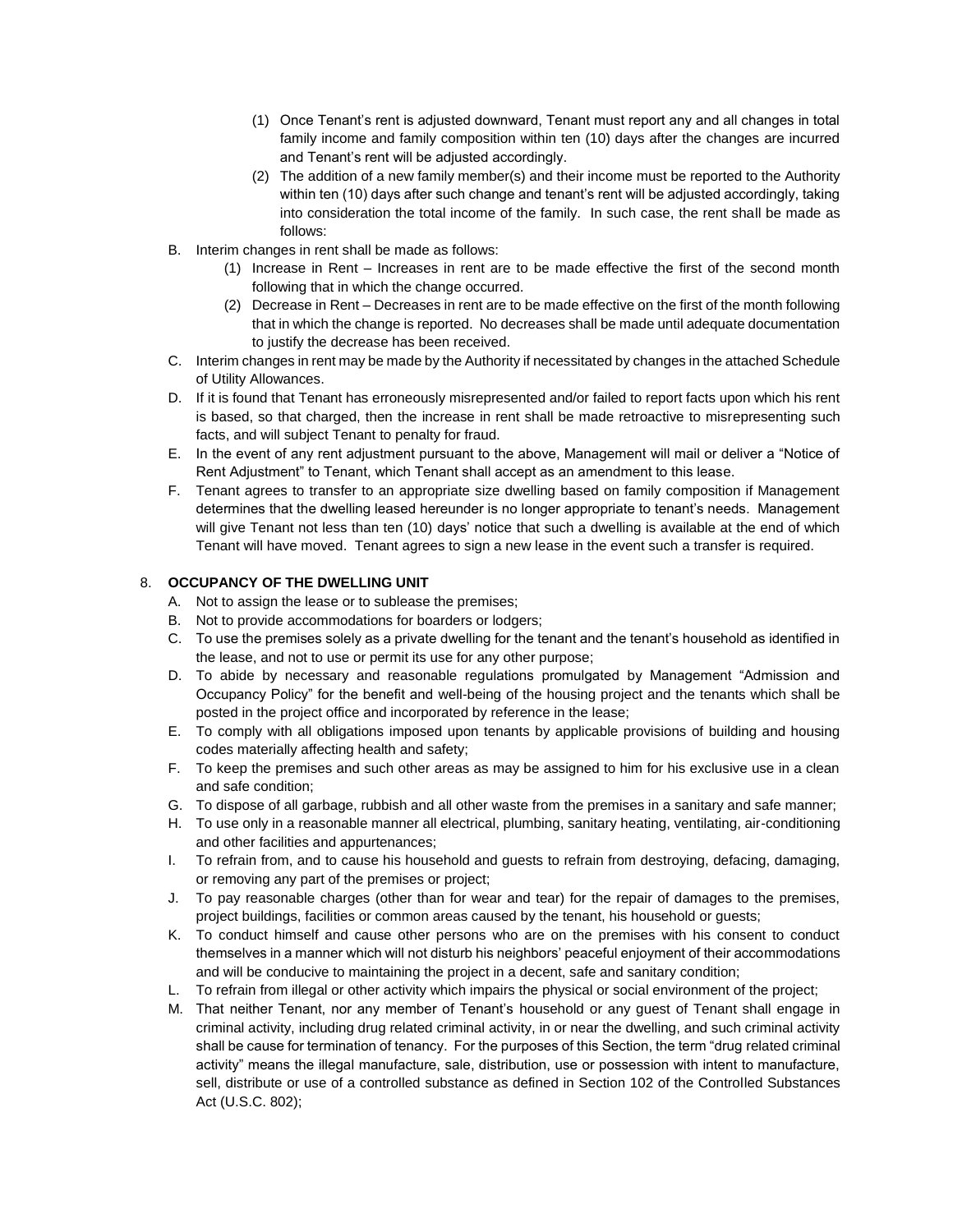- N. Not to permit or keep animals of any kind of the premises;
- O. That neither Tenant nor any member of Tenant's household nor any guest of Tenant shall use abusive, profane or threatening language toward any Management, employee or member of the Board of Commissioners.

## 9. **DAMAGES AND HAZARDOUS DEFECTS**

Tenant shall use reasonable care to keep his dwelling in such condition as to prevent health or sanitation problems from arising. Tenant shall notify Management promptly of known needs to his dwelling units, and of known unsafe conditions in the common areas and grounds of the project which may lead to damage or injury.

Tenant agrees not to make any repairs or alterations without the written consent of Management. Except for normal wear and tear, Tenant agrees to pay reasonable charges for repair of intentional or negligent damage to the leased premises or project caused by Tenant, Tenant's family or dependents, or Tenant's visitors and guests, invited. Such damages shall be billed to Tenant and shall specify the items or damage involved, correctional action taken and the cost thereof. Such charges shall be in accordance with the schedule of maintenance charges posted in the Management Office. Management agrees to accept rent without regard to any other charges which may accrue to Management from Tenant. Charges for repair and maintenance shall become due and payable on the first day of the second month after the charge is made.

Management agrees:

- A. To maintain the premises and the project in a decent, safe and sanitary condition;
- B. To comply with local building codes, housing codes and HUD regulations materially affecting health and safety;
- C. To make necessary repairs to the premises;
- D. To keep the project building, facilities and common areas, not otherwise assigned to the tenant for maintenance and upkeep, in a clean and safe condition;
- E. To maintain in a good and safe working order and condition, electrical, plumbing, sanitary heating, ventilation and other facilities and appliances supplied by Management;
- F. To provide and maintain appropriate receptacles and facilities (except containers for the exclusive use of an individual tenant family) for the deposit of garbage, rubbish and other waste removed from the premises by the tenant.

In the event that the dwelling is damaged to the extent that conditions are created which are hazardous to the life, health, or safety of the occupants, it is mutually agreed by Tenant and Management that:

- A. Tenant should immediately notify Management of the damage;
- B. Management will repair the damage within a reasonable period of time provided that Tenant will be billed for such repairs as set forth in this Section;
- C. Management shall offer standard alternative accommodations if available, in circumstances where necessary repairs cannot be made within a reasonable time;
- D. Management shall make provisions for abatement of rent in proportion to the seriousness of the damage and loss in value as a dwelling in the event repairs are not made as above, except that no abatement of rent shall occur if Tenant rejects alternative accommodations or if the damage was caused by Tenant, Tenant's household or guests.

# 10. **INSPECTIONS**

When Tenant moves in, Management and Tenant shall inspect the dwelling unit. A written statement of the condition of the dwelling unit shall be signed by Tenant and Management, given to Tenant and a copy retained in Tenant's folder.

Tenant agrees that the duly authorized agent, employee, or representative of Management will be permitted to enter Tenant's dwelling unit for the purpose of examining the condition thereof or for making improvements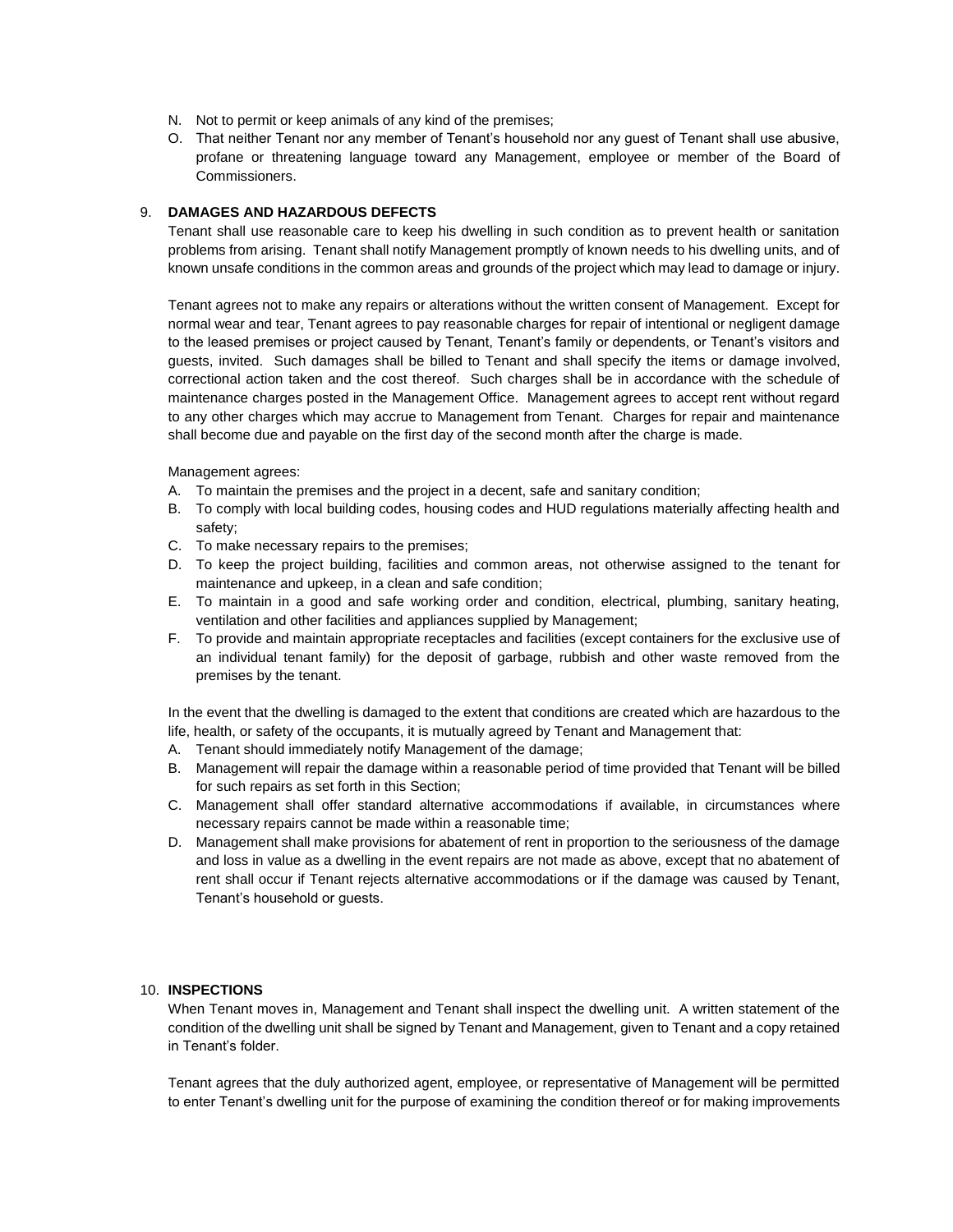or repairs. Such entry may be made only during reasonable hours, after two (2) days advance notice, unless such notice issued was waived by Tenant. Advance notice shall be given to the Tenant as to the time and purpose of examination. However, Management shall have the right to enter Tenant's dwelling unit without prior notice to Tenant if Management reasonably believes that an emergency exists, which requires such an entrance. In the event that Tenant and all adult members of his household are absent from the premises at the time of entry, Management shall leave on premises a written statement specifying the date, time and purpose of entry prior to leaving the premises.

When the Tenant vacates, Management will inspect the dwelling unit and give Tenant a written statement of the charges, if any, for which Tenant is responsible. Tenant and/or Tenant's representative may join in such inspections.

## 11. **LEGAL NOTICES**

Any notice required of Management hereunder will be sufficient if:

- (1) delivered in writing to Tenant or an adult member of Tenant's household residing in the dwelling; or
- (2) sent to Tenant by first class mail, prepaid and properly addressed.

Notices required of Tenant will be sufficient if:

- (1) delivered in writing by prepaid, first class mail to Management's office; or
- (2) delivered in person to a duly authorized representative of Management.

## 12. **TERMINATION OF LEASE**

This lease may be terminated by Tenant at any time by giving thirty (30) days written notice in the manner specified in Section 11. The Tenant agrees to leave the dwelling unit clean and in good condition. Reasonable wear and tear is expected. The Tenant is to return the keys to Management when he vacates.

This lease may be terminated by Management at any time by giving written notice as set forth in Section 11. Such notice shall be given in accordance with the following:

- (1) Notice shall be given not less than ten (10) days prior to termination in the case of failure to pay rent.
- (2) Notice of termination shall be given within a reasonable time commiserating with the existing conditions of the situation in the case of a threat to the health or safety of other tenants or Management employees.
- (3) Notice shall be given not less than thirty (30) days prior to termination in all other cases.

Management shall not terminate or refuse to renew the lease other than for serious or repeated violation of material terms of the lease such as failure to make payments due under the lease or to fulfill the tenant obligations set forth herein above or for other good cause. Such notice shall state the reasons for the termination and inform Tenant of his right to make such a reply as he may wish his right to request a hearing in accordance with the Grievance Procedure. At the time of lease termination, all charges shall become due and collectible.

### 13. **GRIEVANCE PROCEDURE**

All grievance or appeals arising under this lease shall be processed and resolved pursuant to the Grievance Procedure of Management, which is in effect at the time such grievance or appeal arises. The Grievance Procedure is posted in the Project Office and incorporated herein by reference.

#### 14. **CHANGES**

Posting of policies, rules and regulations and changes therein, schedules of specific charges for services, repairs and utilities which are incorporated in this lease (by attachment or reference) shall be publicly posted in a conspicuous manner in the Project Office and shall be furnished to tenant on request. Such schedules, rules and regulations may be modified from time to time by Management, provided that Management shall give at least thirty (3) days written notice to Tenant setting forth the proposed modification, the reasons therefore, and providing Tenant an opportunity to present written comments which shall be taken into